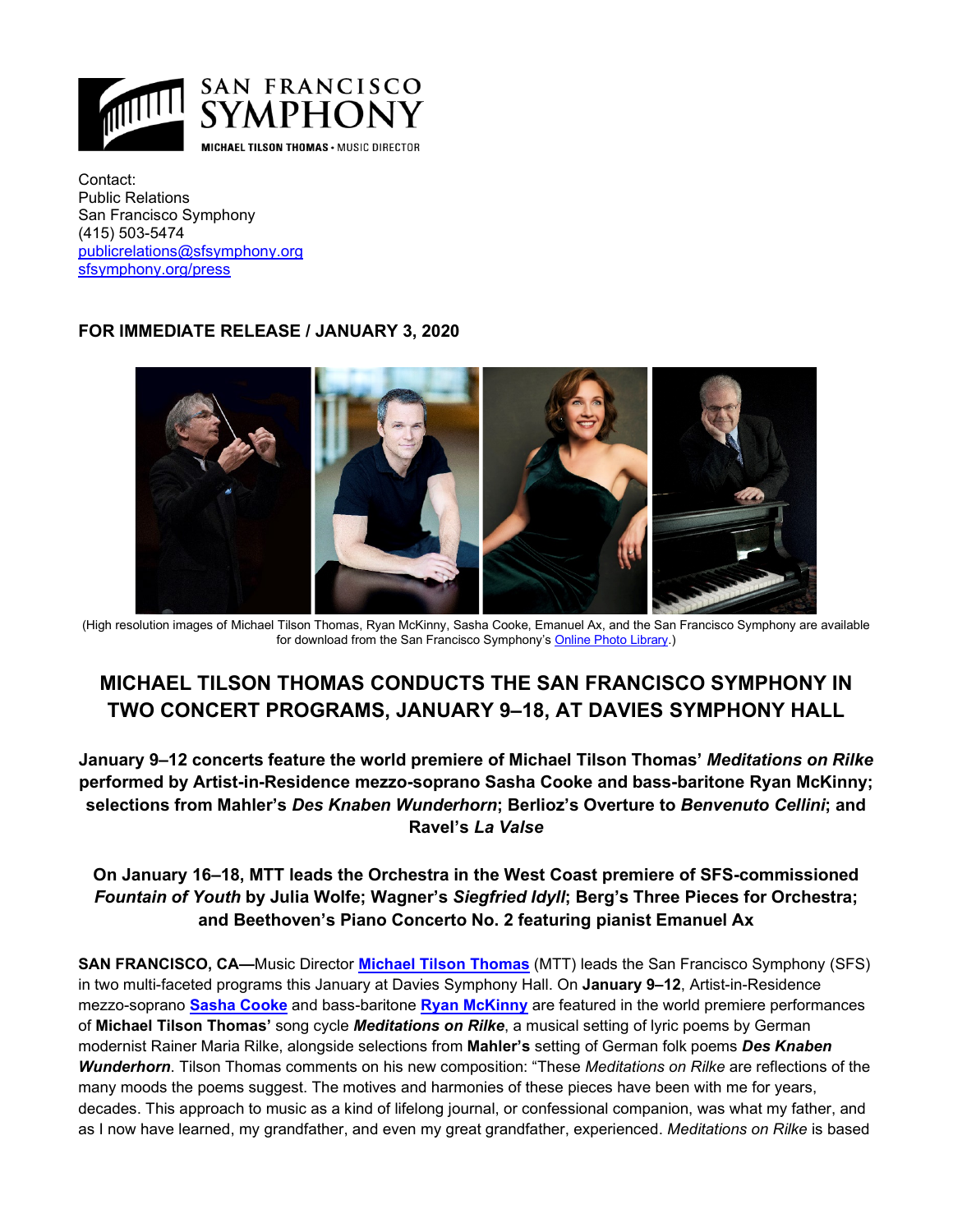on motives that recur, recombine, and morph differently in each song." Rounding out the program, MTT conducts the SFS in **Berlioz's Overture to** *Benvenuto Cellini* and **Ravel's** captivating *La Valse*.

On **January 16–18**, MTT leads the SFS in the West Coast premiere of *Fountain of Youth, a*n SFS Co-commission by Pulitzer Prize-winning American composer **Julia Wolfe**—famed for her melding of folk, rock, and classical idioms*.* The work was first performed in April, 2019 by the New World Symphony in Miami, with MTT conducting. The concerts also feature world-renowned pianist **[Emanuel Ax](https://emanuelax.com/about/)** kicking off the Symphony's Beethoven250 celebrations with performances of **Beethoven's Piano Concerto No. 2**. Well known as a Beethoven virtuoso, Emanuel Ax is featured on two SFS Media recordings with MTT and the SFS[—Beethoven's Piano Concerto No. 3,](https://www.warnerclassics.com/release/beethoven-piano-concerto-no-3-mass-c) released in 2015, and [Beethoven's Piano Concerto No. 4,](https://www.warnerclassics.com/release/beethoven-symphony-no-5-piano-concerto-no-4) released in 2011. The program concludes with **Wagner's**  *Siegfried Idyll and* **Berg's** spellbinding **Three Pieces for Orchestra**—recorded and released on the SFS Media label in 2017. Click [here](https://www.sfsymphony.org/berg) to learn more about the Berg's Three Pieces for Orchestra recording.

From January 9 through June 31, there will be an informative lobby display on the First Tier of Davies Symphony Hall titled *MTT25.* The exhibit celebrates Michael Tilson Thomas' twenty-five years as Music Director of the San Francisco Symphony through text, photos, archival items, and video components.

### **About the San Francisco Symphony**

The San Francisco Symphony is widely considered to be among the most artistically adventurous and innovative arts institutions in the U.S. Under the artistic direction of Michael Tilson Thomas since 1995, the Orchestra is a leading presence among American orchestras at home and around the world, celebrated for its artistic excellence, creative performance concepts, active touring, award-winning recordings, and standard-setting education programs. In December 2018, the San Francisco Symphony announced Esa-Pekka Salonen as its Music Director Designate. Salonen will begin his appointment as the SFS's 12th Music Director in September 2020, at which time Michael Tilson Thomas will become the Orchestra's first Music Director Laureate, following his remarkable 25-year tenure as Music Director.

The San Francisco Symphony presents more than 215 concerts and presentations annually for an audience of nearly 500,000 in its home of Davies Symphony Hall and through its active national and international touring. A cornerstone of the organization's mission, the San Francisco Symphony's education programs are the most extensive offered by any American orchestra today, providing free comprehensive music education to every firstthrough fifth-grade student in the San Francisco public schools, and serving over 100,000 children, students, educators, and families annually. The SFS has won such recording awards as France's Grand Prix du Disque and Britain's *Gramophone* Award, as well as 15 Grammy Awards. In 2004, the SFS launched the multimedia *Keeping Score* on PBS-TV and the web. In 2014, the SFS inaugurated SoundBox, a new experimental performance venue and music series located backstage at Davies Symphony Hall. SFS radio broadcasts, the first in the nation to feature symphonic music when they began in 1926, today carry the Orchestra's concerts across the country.

#### *Calendar editors, please note:*

All concerts take place at Davies Symphony Hall, 201 Van Ness Avenue in San Francisco.

**Tickets** are available at [sfsymphony.org,](http://sfsymphony.org/) by phone at 415-864-6000, and at the Davies Symphony Hall Box Office, on Grove Street between Van Ness Avenue and Franklin Street in San Francisco.

**Pre-Order Food and Drinks:** Concertgoers may pre-order food and beverages by calling 415-252-1937 or emailing Global Gourmet Catering staff at [davieshallpreorder@ggcatering.com](mailto:davieshallpreorder@ggcatering.com) before the performance to place an order.

## **SAN FRANCISCO SYMPHONY, MICHAEL TILSON THOMAS CONDUCTING**

[Thursday, January 9, 2020 at 8pm](https://www.sfsymphony.org/Buy-Tickets/2019-20/MTT-Mahler-Love-Lyricism.aspx)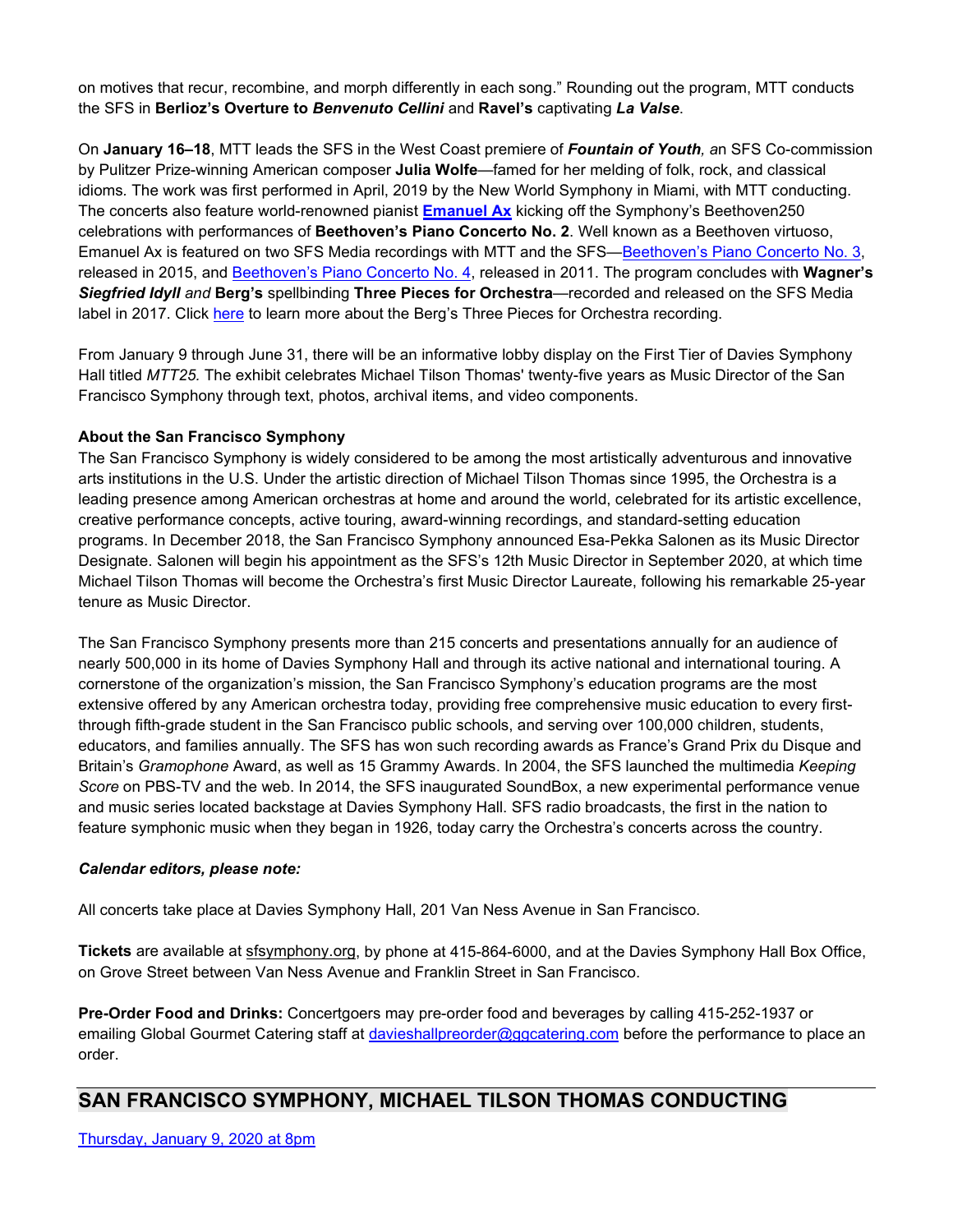[Friday, January 10, 2020 at 8 pm](https://www.sfsymphony.org/Buy-Tickets/2019-20/MTT-Mahler-Love-Lyricism.aspx) [Saturday, January 11, 2020 at 8 pm](https://www.sfsymphony.org/Buy-Tickets/2019-20/MTT-Mahler-Love-Lyricism.aspx) [Sunday, January 12, 2020 at 2 pm](https://www.sfsymphony.org/Buy-Tickets/2019-20/MTT-Mahler-Love-Lyricism.aspx)

**[Michael Tilson Thomas](https://www.sfsymphony.org/About-Us/Michael-Tilson-Thomas)** conductor **[Sasha Cooke](https://imgartists.com/roster/sasha-cooke/)** mezzo-soprano **[Ryan McKinny](https://ryanmckinny.com/biography/)** baritone **San Francisco Symphony**

### **BERLIOZ**

Overture to *Benvenuto Cellini*, Opus 23

**Michael TILSON THOMAS** *Meditations on Rilke* [World Premiere]  *Herbsttag* (*Autumn Day*)  **Ryan McKinny** bass-baritone

 *Ich lebe mein Leben in wachsenden Ringen* (*I Live My Life in Ever-widening Circles*)  **Sasha Cooke** mezzo-soprano

 *Das Lied des Trinkers* (*The Drinkers' Song*)  **Ryan McKinny** bass-baritone

 *Immer wieder* (*Again and Again*)  **Sasha Cooke** mezzo-soprano

 *Imaginärer Lebenslauf* (*Imaginary Life Journey*)  **Sasha Cooke** mezzo-soprano  **Ryan McKinny** bass-baritone

 *Herbst* (*Autumn*)  **Ryan McKinny** bass-baritone

#### **MAHLER**

Selections from *Des Knaben Wunderhorn* **Sasha Cooke** mezzo-soprano  *Rheinlegendchen Das irdische Leben*

 *Wo die schönen Trompeten blasen Urlicht*

**RAVEL** *La Valse*

**Tickets:** \$20–165

**Audio Program Notes:** Listen to a free podcast about Ravel's *La Valse*, hosted by [KDFC's Rik Malone.](http://www.kdfc.com/pages/9209964.php/?#Rik)  All podcasts are archived, and can be streamed from [sfsymphony.org/podcasts,](http://www.sfsymphony.org/Watch-Listen-Learn/Podcasts-and-Music/Hear-Podcasts-and-Mu.aspx) and downloaded from the [iTunes store](https://itunes.apple.com/us/podcast/san-francisco-symphony-podcasts/id385321784) and from [soundcloud.com/sfsymphony.](https://soundcloud.com/sfsymphony)

**Pre-Concert Talk:** Laura Prichard will give an "Inside Music" talk from the stage one hour prior to each performance. Free to all concert ticket holders; doors open 15 minutes before.

**Broadcast / Archived Stream:** A broadcast of these performances will air Tuesday, January 21 at 8 pm on Classical KDFC 90.3 San Francisco, 104.9 San Jose, 89.9 Napa, and [kdfc.com](http://www.kdfc.com/pages/15764589.php) where it will be available for on demand streaming for 21 days following the broadcast.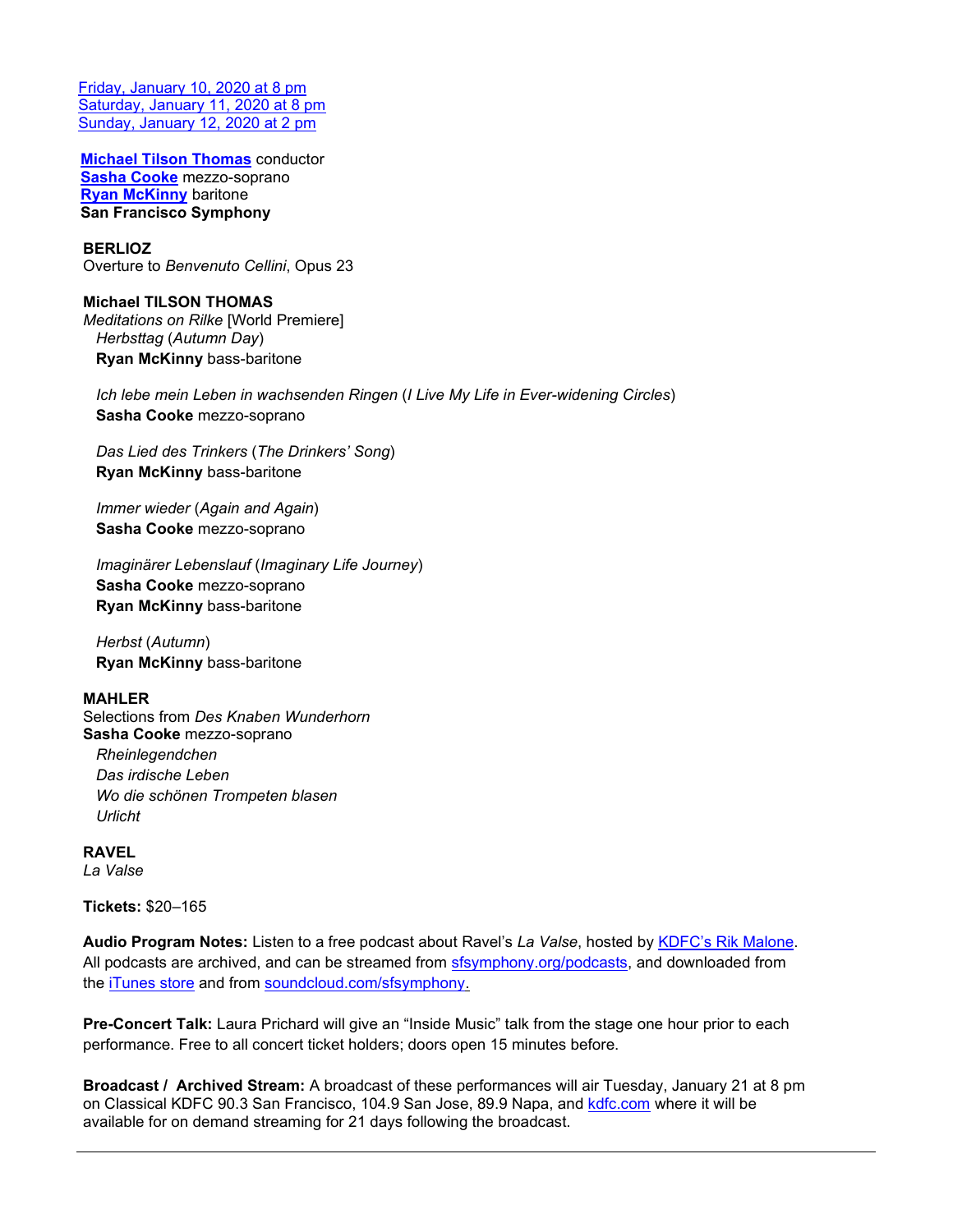# **SAN FRANCISCO SYMPHONY, MICHAEL TILSON THOMAS CONDUCTING**

[Thursday, January 16, 2020 at 10 am \(Open Rehearsal\)](https://www.sfsymphony.org/Buy-Tickets/2019-20/Open-Rehersal-Beethoven250-MTT-Emanuel-Ax-Bee.aspx) [Thursday, January 16, 2020 at 8pm](https://www.sfsymphony.org/Buy-Tickets/2019-20/Beethoven250-MTT-Emanuel-Ax-Beethoven-Julia.aspx) [Friday, January 17, 2020 at 8 pm](https://www.sfsymphony.org/Buy-Tickets/2019-20/Beethoven250-MTT-Emanuel-Ax-Beethoven-Julia.aspx) [Saturday, January 18, 2020 at 8 pm](https://www.sfsymphony.org/Buy-Tickets/2019-20/Beethoven250-MTT-Emanuel-Ax-Beethoven-Julia.aspx)

**[Michael Tilson Thomas](https://www.sfsymphony.org/About-Us/Michael-Tilson-Thomas)** conductor **[Emanuel Ax](https://emanuelax.com/about/)** piano **San Francisco Symphony**

**Julia WOLFE** *Fountain of Youth* [SFS Co-commission, West Coast Premiere]

**BEETHOVEN** Piano Concerto No. 2 in B-flat major, Opus 19

**WAGNER** *Siegfried Idyll* 

**BERG** Three Pieces for Orchestra, Opus 6 (1929 revision)

**Tickets:** \$20–185

**Audio Program Notes:** Listen to a free podcast about Berg's Three Pieces for Orchestra, hosted by [KDFC's Rik Malone.](http://www.kdfc.com/pages/9209964.php/?#Rik) All podcasts are archived, and can be streamed from [sfsymphony.org/podcasts,](http://www.sfsymphony.org/Watch-Listen-Learn/Podcasts-and-Music/Hear-Podcasts-and-Mu.aspx) and downloaded from the [iTunes store](https://itunes.apple.com/us/podcast/san-francisco-symphony-podcasts/id385321784) and from [soundcloud.com/sfsymphony.](https://soundcloud.com/sfsymphony) 

**Pre-Concert Talk:** Laura Prichard will give an "Inside Music" talk from the stage one hour prior to each performance. Free to all concert ticket holders; doors open 15 minutes before.

**Broadcast / Archived Stream:** A broadcast of these performances will air Tuesday, January 28 at 8 pm on Classical KDFC 90.3 San Francisco, 104.9 San Jose, 89.9 Napa, and [kdfc.com](http://www.kdfc.com/pages/15764589.php) where it will be available for on demand streaming for 21 days following the broadcast.

*Connect with the San Francisco Symphony o[n Facebook,](http://facebook.com/sfsymphony) [Twitter,](http://twitter.com/sfsymphony) [YouTube,](http://www.youtube.com/user/sfsymphony) [Tumblr,](http://sfsymphony.tumblr.com/) [Instagram](http://instagram.com/sfsymphony)*, and *[Soundcloud:](https://soundcloud.com/sfsymphony)*



*The San Francisco Symphony receives support from more than 8,500 individual donors and 250 partner institutions.*

*Chevron is the inaugural Second Century Partner of the San Francisco Symphony.*

*Emirates is the Official Airline of the San Francisco Symphony.*

*Franklin Templeton and Fiduciary Trust International are Season Partners of the San Francisco Symphony.*

January 9–12 concerts, a part of The Barbro and Bernard Osher Masterworks Series, are made possible by a generous gift from *Barbro and Bernard Osher.*

*Sasha Cooke's appearance is supported by the Mrs. George John Otto Memorial Vocalist Fund.*